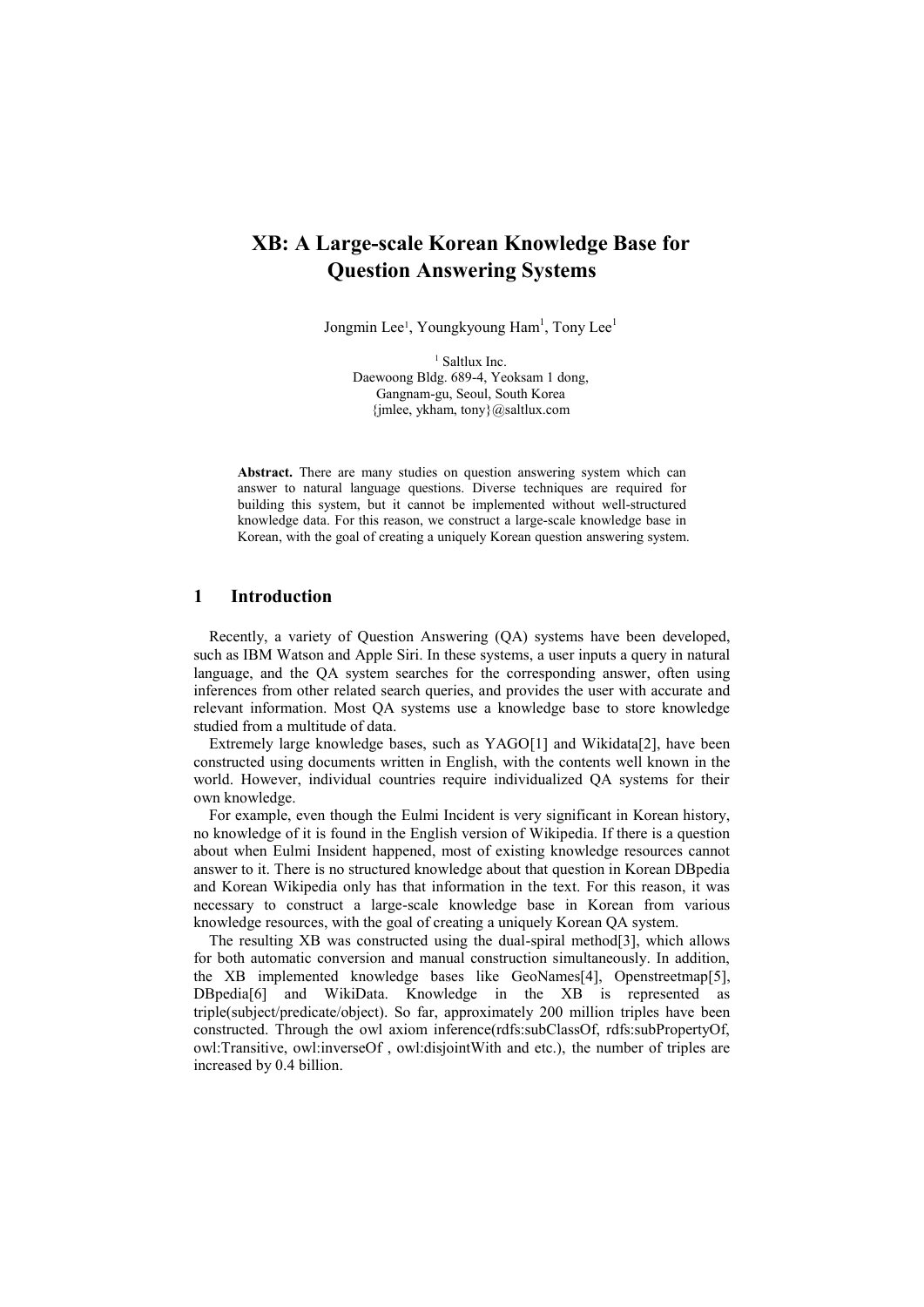# **2 Development**

The XB is a large-scale knowledge base of common sense level for Korean QA systems, utilizing the ontological method to express knowledge. Figure 2 shows a simple process of our question answering scenario. A user inputs a question in natural language form, and it is converted into a SPARQL using various converting techniques. The converted SPARQL finds answers from the knowledge base.



Figure. 1 Part of SPARQL results

The XB is built by the following procedure for the QA scenario. To define classes, we used the hierarchical structure of Korlex[7], WordNet in Korean. Korlex is a lexical database wherein a variety of linguistic relations among synonym, hypernym and hyponym are structured. Classes are chosen by the frequency of searching on each keyword from Korlex and grant relations of higher or not between classes.

Properties refer to YAGO and DBpedia to define key properties based on the frequency of using per property. In addition, a property is added in case it is requested additionally or identified from competency question on the way of constructing the knowledge base.

To build entities, necessary knowledge is extracted from diverse knowledge resources through the rule-based automatic conversion and the curation manually implemented by domain experts, depending on the dual-spiral methodology. Default entities are from Wikipedia pages and are extended, if other resources contain unmapped entities.

The rule-based automatic conversion is a process by which the machine distinguishes between classes and properties through mapping rules between a predefined schema and a knowledge resource to build knowledge.

The curation is a process to additionally verify the automatically converted knowledge or build a new knowledge by human. For example, a main text in a Wiki page written in a natural language is not easily automatically converted. The rulebased automatic conversion and the curation are verified in trade-off for their own results, respectively. Domains that are high-probable to be used in it so that the knowledge related to it can be built primarily, since the core part of knowledge is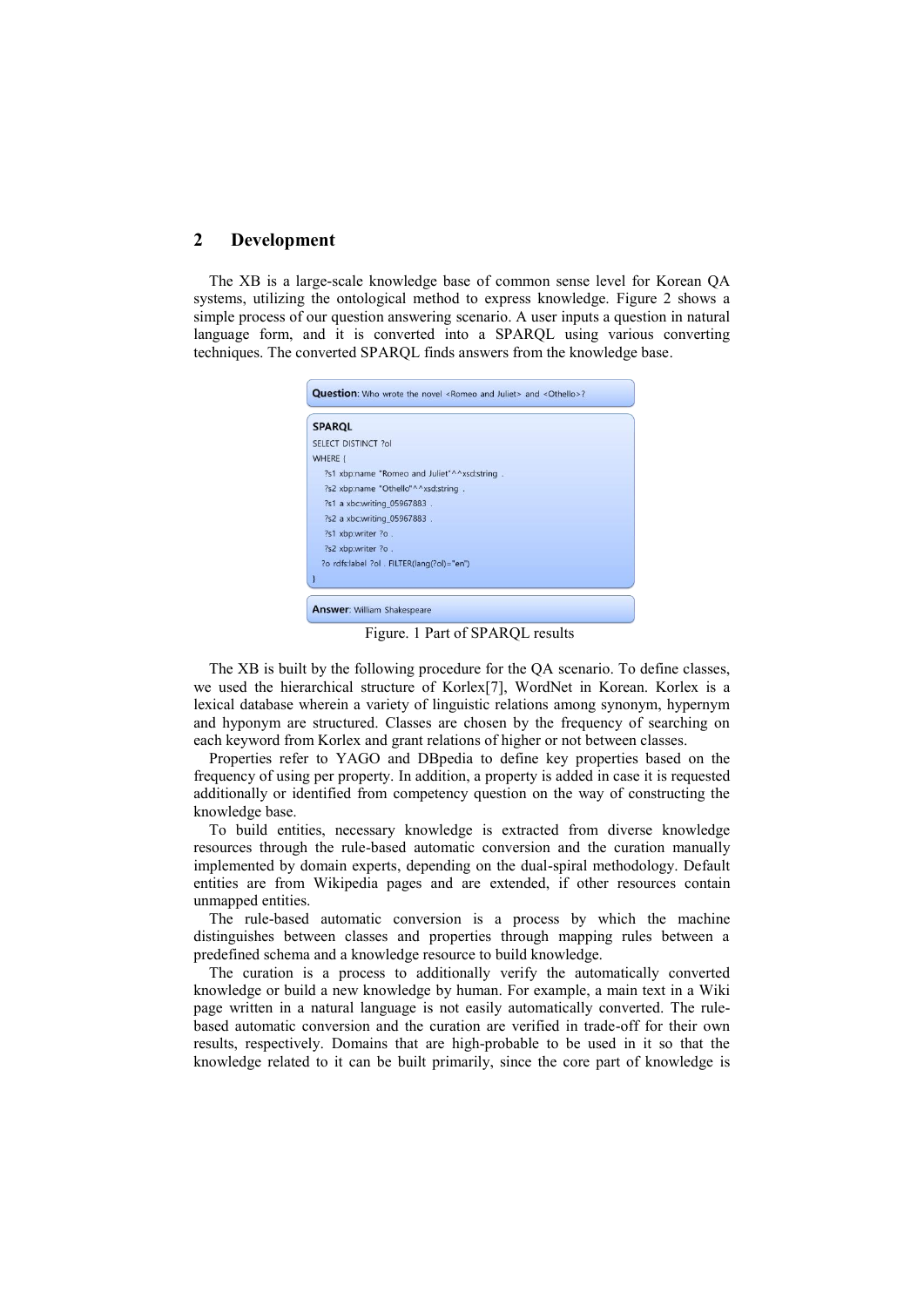constructed based on the Korean Wikipedia. Moreover, the knowledge base has been enlarged with existing knowledge resources such as DBpedia, Wikidata and GeoNames.

| <b>Class</b> |                                                      |           | <b>Property</b>    |            |
|--------------|------------------------------------------------------|-----------|--------------------|------------|
| Domain       | URI                                                  | #Instance | URI                | #Instance  |
| People       | $xbc:person$ 00006026                                | 2,467,831 | rdfs:label         | 19,588,253 |
| Organization | xbc:organization 07523126                            | 972,788   | xbp:nation         | 11,113,066 |
| Event        | xbc:event 00025950                                   | 407,272   | xbp:relatedTerm    | 7,526,036  |
| Term         | xbc:term 05916288                                    | 31,339    | xbp:description    | 4875147    |
| Theory       | xbc:theory 05637633                                  | 1,737     | xbp:gender         | 2,171,672  |
| Literature   | xbc:writing 05967883<br>xbc:book 06013091            | 579,891   | xbp:job            | 1,974,747  |
| Music        | xbc:music 06591368                                   | 270,201   | xbp:scientificName | 1,939,233  |
| Art          | xbc:graphic art 03327573<br>xbc:work of art 04423283 | 90,930    | xbp:bornOn         | 1,768,723  |

**Table 1 Knowledge base statistics**

Table 1 is a part of statistic data about the knowledge base constructed through the above-mentioned processes. Domain refers to the field of knowledge. There are approximately 6,000 classes and approximately 1,000 properties. In addition, there are about 20 million instances that are focused mainly on people, locations, organizations, events, and works.

# **3 APIs**

Generally, a knowledge base based upon ontology uses SPARQL, a standard query language for RDF data. However, it is very difficult for a user who is not familiar with ontology to understand a schema correctly and implement a variety of services utilizing a QA system or a knowledge base through SPARQL. This study provides a variety of APIs other than SPARQL Endpoint to allow a greater number of users to access easily to XB. Table 2 lists the APIs supplied by the XB.

| <b>API</b>         | <b>Description</b>                                          |  |  |
|--------------------|-------------------------------------------------------------|--|--|
| /api/class         | Search class by keywords                                    |  |  |
| /api/classInfo     | Get information of a class with its uri                     |  |  |
| /api/property      | Search property by keywords                                 |  |  |
| /api/propertyInfo  | Get information of a property with its uri                  |  |  |
| /api/instance      | Search instance by keywords                                 |  |  |
| /api/instanceInfo  | Get information of an instance with its uri                 |  |  |
| /api/instanceTime  | Get temporal information of an instance with its uri        |  |  |
| /api/instanceSpace | Get spatial information of an instance with its uri         |  |  |
| /api/checkType     | Check if it is true or false about input instance and class |  |  |
| /api/typeRelation  | Inference relationship between two input classes            |  |  |
| /api/timeRelation  | Inference temporal relationship between two input instances |  |  |
| /api/spaceRelation | Inference spatial relationship between two input instances  |  |  |
| /api/shortestPath  | Find a shortest path between two input instances            |  |  |

**Table 2 List of APIs**